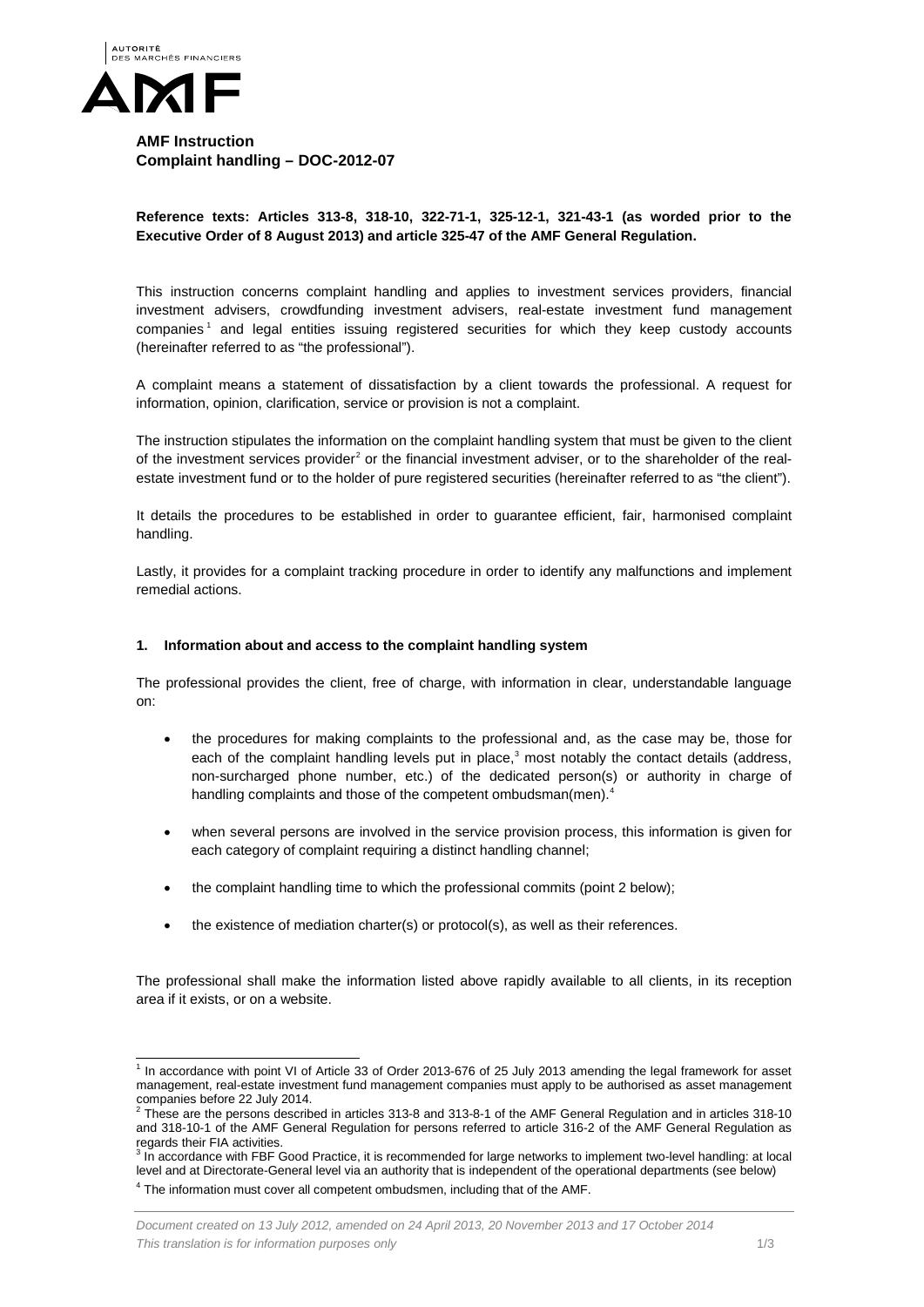

It acknowledges receipt of the complaint within the time period it has committed to (point 2 below), unless the response itself is given to the client within this period.

It replies to requests for information from the client about the complaint handling process. It keeps him informed about the process when the time period to which the professional has committed cannot be respected due to the occurrence of special circumstances.

In the event that the complaint is rejected or not satisfied in full or in part, the professional specifies the avenues of appeal in its response to the client, in particular the existence and contact details of the competent ombudsmen<sup>4</sup>.

The professional must avoid all confusion, in particular in the names of departments or in the letters set to the client, between the professional's own complaint handling departments and the independent mediation system.

When the professional uses direct marketers or tied agents or delegates (hereinafter referred to as "persons acting on behalf of the professional" or "persons acting on its behalf"), it ensures that the information given to the client by these persons is of equivalent standard to that given to its own clients.

As access to the complaint handling system is free of charge, no specific pricing may be applied to the client for handling his complaint.

## **2. Organisation of complaint handling**

The professional must have the necessary resources and procedures to identify letters, telephone calls and emails of complaint and to define the channels for handling them.

It must ensure that the staff member(s) in contact with the client or who receive his requests are adequately trained to identify the complaints received clearly and to use the complaint handling channel(s) appropriately.

The professional puts in place a complaint handling organisation which:

- allows the client to make his complaint to his usual contact person and, if he has not received a satisfactory response from this person, to a dedicated complaint handling authority that is distinct from operational departments, insofar as the extent or the size of the professional's structure so permits.<sup>[5](#page-0-4)</sup>
- when several complaint handling channels exist, $^6$  $^6$  clearly determines:
	- the professionals or departments or, as the case may be, the persons acting on behalf of the professional, who are competent to deal with the complaint or, failing this, a single point of entry to which the client can address his complaint and which will pass it on to the competent person and will ensure the response is transmitted;
	- the procedures for transmission between the professionals and departments or, as the case may be, the persons acting on behalf of the professional, of the complaints sent by mistake to a non-competent person;
- allows the handling times communicated to the client to be respected, that is:

<span id="page-1-1"></span><sup>&</sup>lt;sup>5</sup> This complaint handling channel could be organised transversally between the professionals or departments concerned or, as the case may be, the persons acting on behalf of the professional who is likely to be held responsible for the object of the complaints.

<span id="page-1-0"></span> $6$  Several complaint handling channels coexist when more than one professional is involved in the transaction subject to complaint, in particular when CIS are marketed within a bank network.